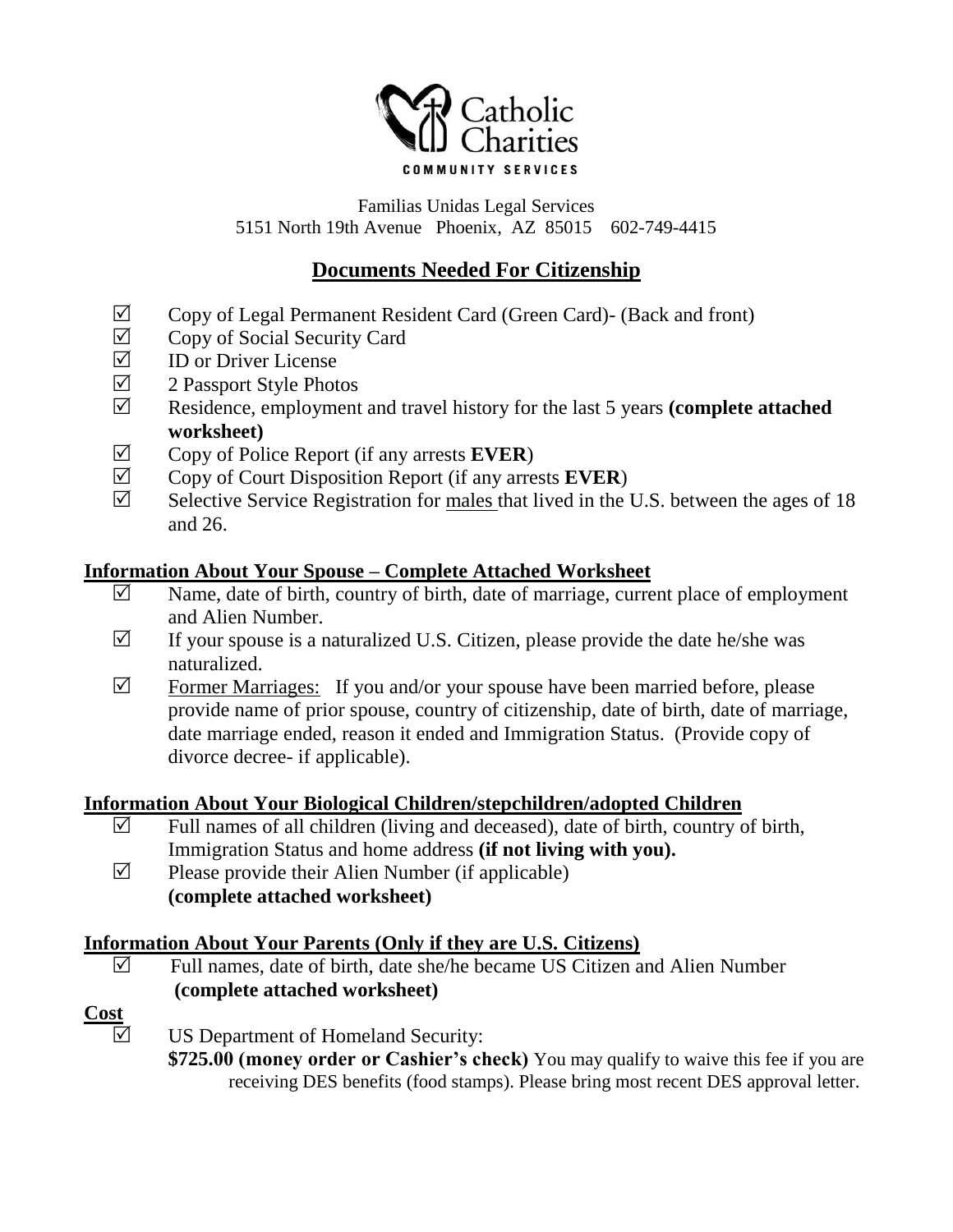#### **Where have you lived during the last 5 years (2014 – 2019)?**

| Address/City/State/Zip Code/Country | $*$ From | $*$ To         |
|-------------------------------------|----------|----------------|
|                                     |          | <b>Present</b> |
|                                     |          |                |
|                                     |          |                |
|                                     |          |                |
|                                     |          |                |

### **Information about your parents (Only if they are U.S. Citizens)**

|        | Last Name | <b>First Name</b> | Date of Birth | Date she/he became<br><b>US</b> Citizen | Alien# |
|--------|-----------|-------------------|---------------|-----------------------------------------|--------|
| Father |           |                   |               |                                         |        |
| Mother |           |                   |               |                                         |        |

Your height:\_\_\_\_\_\_\_\_\_\_ Your weight in pounds: \_\_\_\_\_\_\_\_\_\_

### **Where have you worked during the last 5 years (2014-2019) or if you were a student, what schools did you attend?**

| <b>Employer or School and Address</b> | Occupation | $*$ From | $*$ To         |
|---------------------------------------|------------|----------|----------------|
|                                       |            |          | <b>Present</b> |
|                                       |            |          |                |
|                                       |            |          |                |
|                                       |            |          |                |
|                                       |            |          |                |

**In the last 5 years how many days have you spent outside the United States?**

**In the last 5 years, how many trips of 24 hours or more have you taken** 

#### **\*Dates, destinations, amount of time spent outside the USA in the last five years.**

| Date you left U.S.?* | Date you returned* | Trip lasted more than<br>6 months? | Country to which you traveled? | Amount of days you were out of<br>USA? |
|----------------------|--------------------|------------------------------------|--------------------------------|----------------------------------------|
|                      |                    | Yes/No                             |                                |                                        |
|                      |                    | Yes/No                             |                                |                                        |
|                      |                    | Yes/No                             |                                |                                        |
|                      |                    | Yes/No                             |                                |                                        |
|                      |                    | Yes/No                             |                                |                                        |